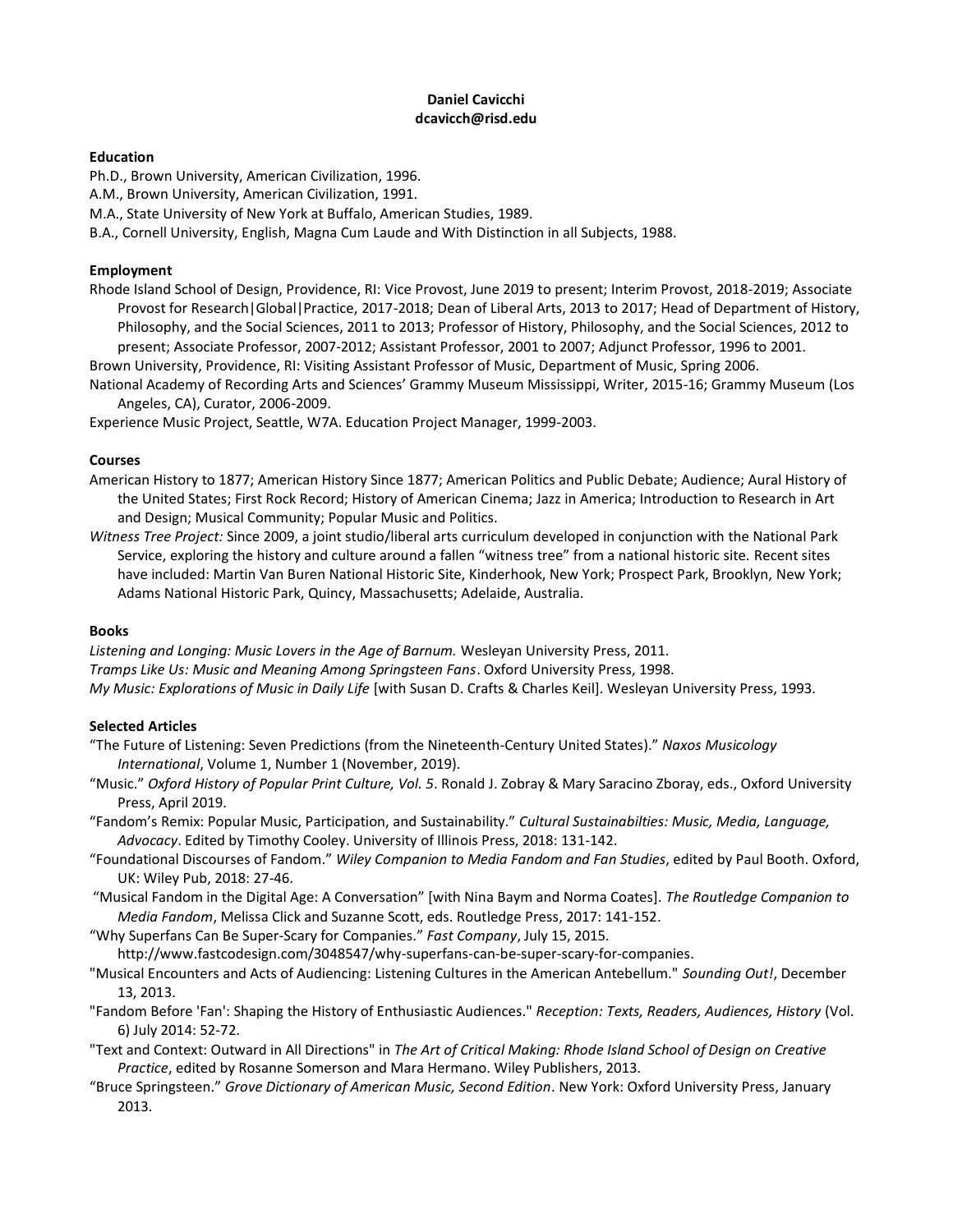- "Reflection: Popular Music Education in the Public Sphere," *Journal of Popular Music Studies*, Vol. 21, No. 1 (2009) 125- 128.
- "'My Music, Their Music, and The Irrelevance of Music Education" in *Music Education for Changing Times: Guiding Visions for Practice.* Edited by J. Terry Gates and Thomas Regeleski. Dordrecht, The Netherlands: Springer*,* 2009.
- "Loving Music: Listeners, Entertainments, and the Origins of Music Fandom in the Nineteenth Century." Cornell Sandvoss, Jonathan Gray, and C. Lee Harrington, editors. *Fandom: Identities and Communities in a Mediated World*. New York: New York University Press, 2007.
- "Foreword," reissue edition of Jim Cullen, *Born in the U.S.A.: Bruce Springsteen and the American Tradition*. Wesleyan U. Press, 2005.
- "We Will Interpret Us: Popular Culture as Education" [Dialogue with Toby Daspit]. *Journal of Curriculum Theorizing* Vol.17, No. 2 (June 2002).

## **Exhibits**

"Witness Tree Project," Lefferts Historic House, Prospect Park, Brooklyn, New York, September 9 – 30, 2017.

- "Lindenwald Mulberry Exhibition," Martin Van Buren National Historic Site, Kinderhook, June 27 September 1, 2015.
- "Echoes of the Olmsted Elm: Works from the Rhode Island School of Design Witness Tree Project," Frederick Law Olmsted National Historic Site, August 31 - September 30, 2012.
- "Witness Trees," Brattleboro Museum of Art, March 31 July 8, 2012; Oyster Bay Historical Society Koenig Center, July 15 - August 19, 2012.
- "Reclaimation: Sculpting History," Sagamore Hill National Historic Site, April 16 June 5, 2011.

"Witness Tree Project," Hampton National Historic Site, March 25 - July 8, 2010.

#### **Recent Appearances & Talks**

- "Election Politics: Strategies for Class Discussion and Debate." Faculty Workshop, RISD Teaching and Learning Lab, October 20, 2020.
- "Trees and Memory." Zero Project 2019. Tokyo & Hiroshima, Japan. October 26 and 28, 2019.
- "Collaborative Teaching Through the Witness Tree Project." Center for Social Equity and Inclusion Teaching and Learning Workshop, October 15, 2019.
- "Extending Art Education." International Art Education Conference, President's Forum, Chinese Academic of Fine Arts, Beijing, China, November 2018.
- "Popular Music, Participation, and Sustainability." Cultural Sustainabilties Conference. University of California, Santa Barbara, Santa Barbara, CA, May 2018.
- Host, *A Celebration of the Humanities*, Rhode Island Council for the Humanities annual event, October 2016.
- Host, FirstWorks "Artist-Up-Close" Session (post-concert interview for the public): singer Rosanne Cash, April 2016; composer Philip Glass, February 2015; violinist Regina Carter, October 18, 2014.
- "Locating Listening," Music Department Colloquium Series Lecture, University of Maryland, College Park, September 24, 2015. Visit also included leading a graduate seminar.

"Witness Tree Project." Omi International Art Center, Ghent, New York, August 22, 2015.

- "Roundtable: Song Biographies." Chair and Discussant for panel at Pop Conference 2014, Experience Music Project, Seattle, WA, April 2014.
- 2013 MLK Series Keynote Appearance by Harry Belafonte. Moderator, January 2013.
- "Roundtable: The Witness Tree Project." Joint Conference of the Organization of American Historians and the National Council on Public History, Milwaukee, WI, April 2012. Panelist.
- "Witness Tree Project." The John Nicholas Brown Center for Public Humanities and Cultural Heritage, Brown University, April 1, 2013.
- "Witness Tree Project: Teaching History and Material Culture Through Object Creation." Material Culture Lecture Series, American and New England Studies Program, Boston University, October 22, 2012.
- "The Musicality of Listening: Matters for Music Education." Keynote Address, Annual Meeting of the Associação Brasileira de Educação Musical. Universidade Estadual Paulista, São Paulo, Brazil. September 21, 2012.
- "Song and Civic Action" and "The Power of Music." Two presentations as a featured speaker at the 2012 Steinbeck Festival, John Steinbeck Center, Salinas, CA. May 2012.
- "Buffs, Kranks, and Longhairs: Constructing a History of Enthusiastic Audiences." Music Department Colloquium Series Lecture, Brown University, March 2012.
- "Music, Noise, and Politics." Public Talk, Amherst College, March 2012.